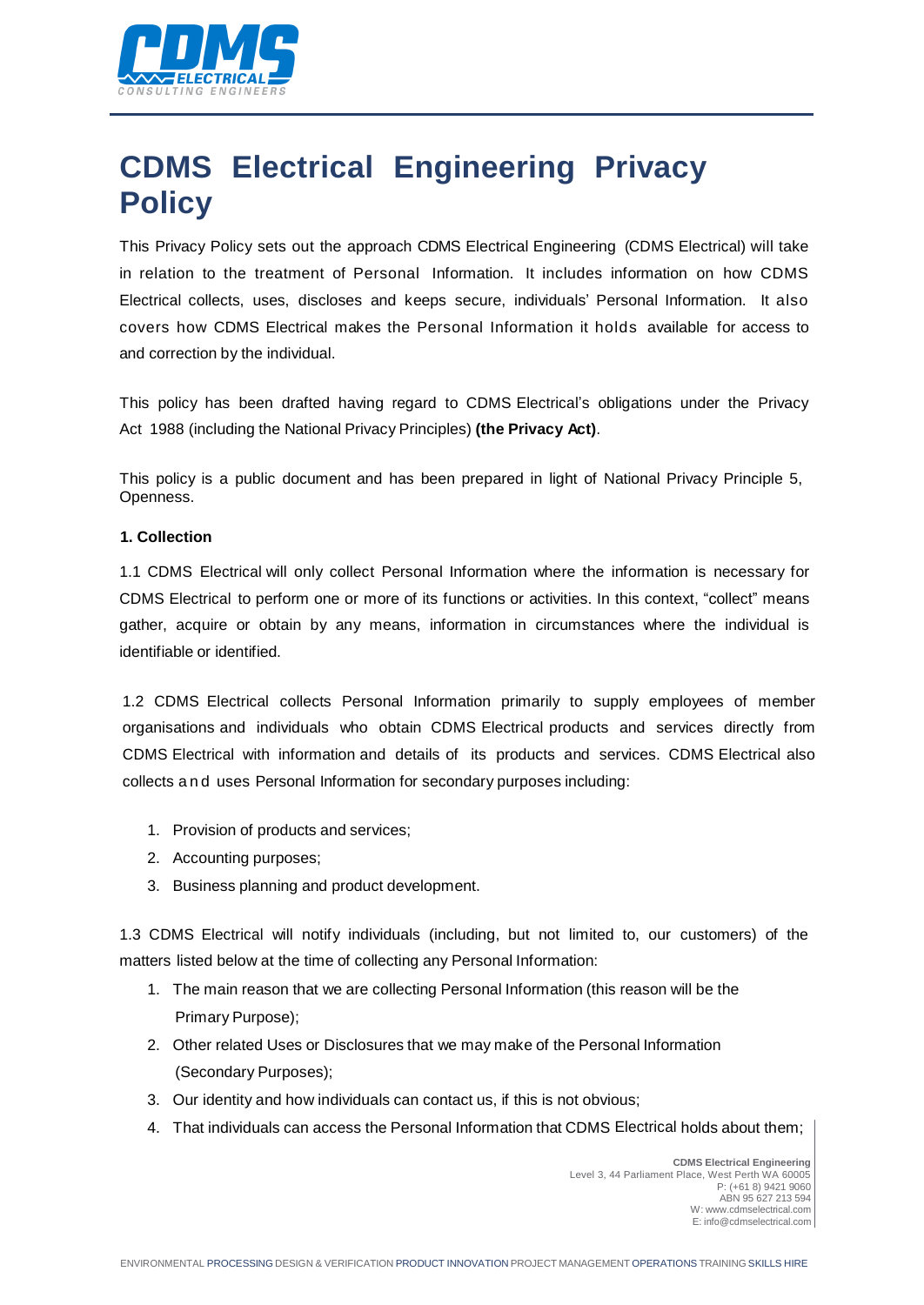

- 5. That individuals should contact CDMS Electrical (even if they are not a member or an employee of a member) if they wish to access or correct Personal Information collected by us or have any concerns in relation to Personal Information;
- 6. The organisations or types of organisations to whom we usually Disclose the Personal Information;
- 7. Where applicable, any law that requires the Personal Information to be collected;
- 8. The consequences (if any) for the individual if all or part of the Personal Information is not provided to CDMS Electrical.

1.4 W here it is not practicable for CDMS Electrical to notify individuals of all of the Collection Information before the collection of Personal Information, CDMS Electrical will ensure that individuals are notified of the Collection Information as soon as possible after the collection. CDMS Electrical will provide "post collection notification" in those circumstances where it is not practicable to notify individuals about the collection of their personal information before it is collected.

1.5 CDMS Electrical will not collect Sensitive Information from individuals except with express consent from the individual and only where it is necessary for CDMS Electrical to collect such information for an activity or function.

1.6 CDMS Electrical will not collect Personal Information secretly or in an underhanded way.

1.7 CDMS Electrical will take steps to ensure that individuals on purchased lists are or have been notified of the information as outlined at 1.3.

# **2. Use**

2.1 CDMS Electrical will obtain an individual's consent for Use of non-sensitive Personal Information for Secondary Purposes at the time of collection, unless the Use is a related Secondary Purpose which would be within the relevant individual's Reasonable Expectations.

2.2 CDMS Electrical Uses Personal Information primarily for the purposes listed in 1.2 above.

2.3 If CDMS Electrical relies on the Direct Marketing exception to Direct Market to individuals it will ensure that:

- 1. Individuals are clearly notified of their right to Opt Out from further Direct Marketing; and
- 2. If the individual Opts Out of all Direct Marketing the Opt Out will be respected by CDMS Electrical and implemented free of charge.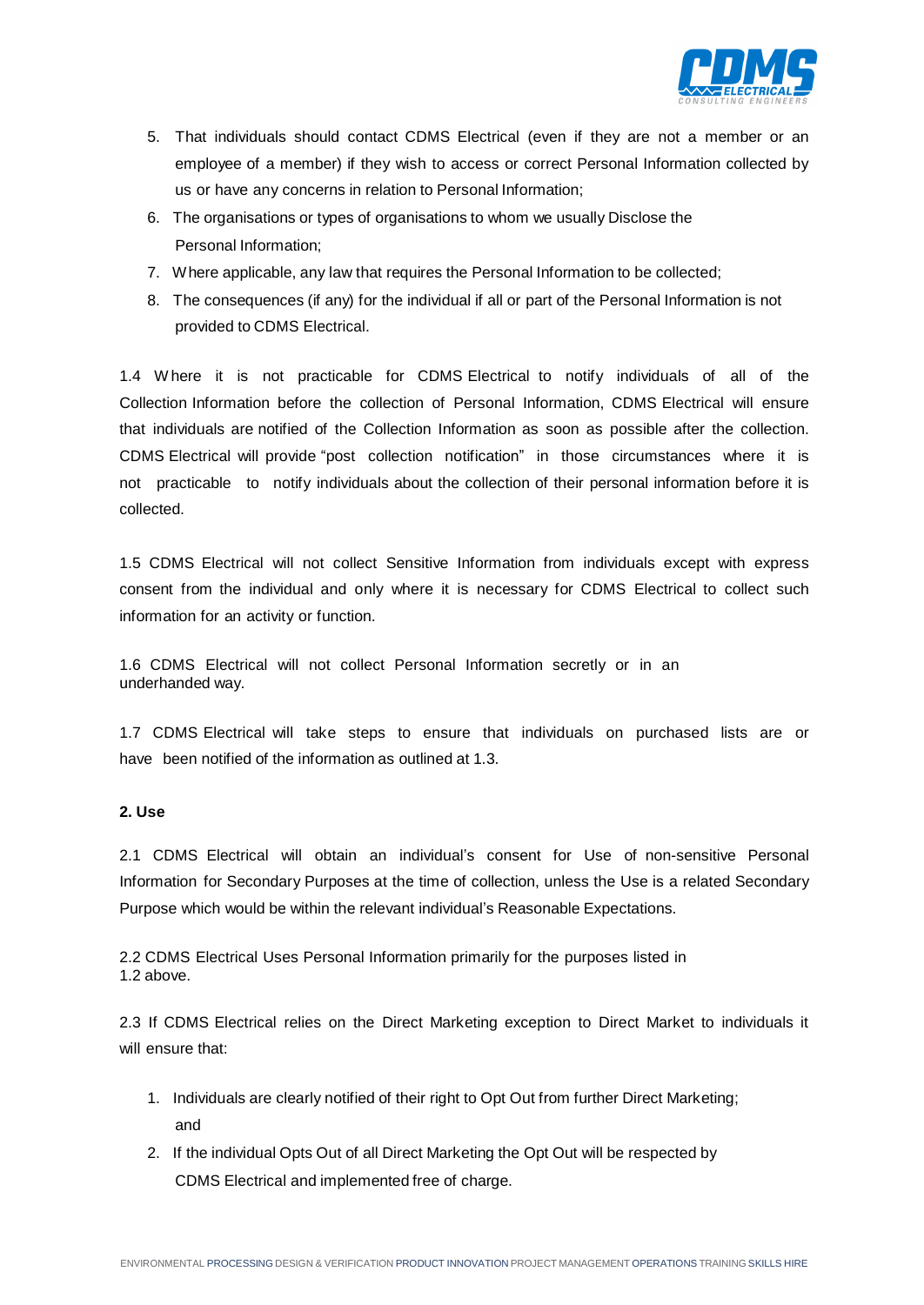

2.4 CDMS Electrical will not use Sensitive Information for Direct Marketing.

2.5 CDMS Electrical may use Personal Information to avoid an imminent threat to a person's life or to public safety. It may also use Personal Information for reasons related to law enforcement or internal investigations into unlawful activities.

2.6 CDMS Electrical will not use Personal Information without taking reasonable steps to ensure that the information is accurate, complete and up to date.

2.7 CDMS Electrical will not attempt to match de-identified or anonymous data collected through surveys or such online devices as "cookies", with information identifying an individual, without the consent of the relevant individual.

### **3. Disclosure**

3.1 CDMS Electrical may Disclose Personal Information to related or unrelated third parties if consent has been obtained from the individual.

3.2 CDMS Electrical may Disclose Personal Information to unrelated third parties to enable outsourcing of functions where that Disclosure or Use is for a related Secondary Purpose and has been notified to individuals or where such Disclosure is within the individual's Reasonable Expectations.

3.3 CDMS Electrical will take reasonable steps to ensure that its contracts with third parties include requirements for third parties to comply with the Use and Disclosure requirements of the Privacy Act.

3.4 In the rare event that CDMS Electrical is required to disclose Personal Information to law enforcement agencies, government agencies or external advisors CDMS Electrical will only do so in accordance with the Privacy Act or any other relevant Australian legislation.

3.5 CDMS Electrical may Disclose Personal Information to avoid an imminent threat to a person's life or to public safety.

3.6 If a Disclosure is not for a Primary Purpose; is not for a related Secondary Purpose; or upfront consent has not been obtained, CDMS Electrical will not Disclose Personal Information otherwise than in accordance with the exceptions set out at 3.1 to 3.5 above.

3.7 CDMS Electrical does not generally share its customer lists on a commercial basis with third parties but if it did, it would only do so if we had the appropriate consent of the individual involved.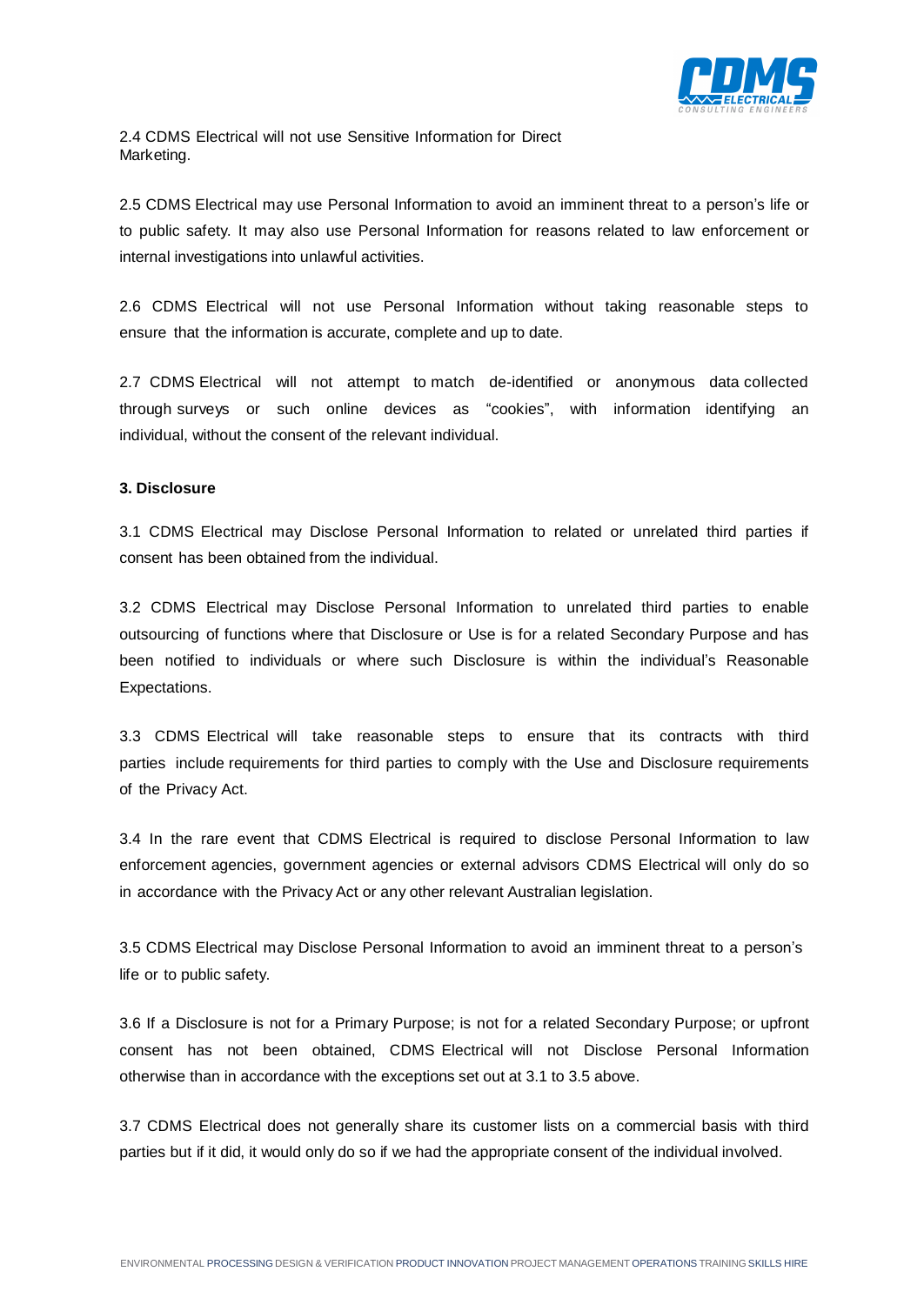

# **4. Information Quality**

4.1 CDMS Electrical will review, on a regular and ongoing basis, its collection and storage practices to ascertain how improvements to accuracy can be achieved.

4.2 CDMS Electrical will take steps to destroy or de-identify Personal Information after as short a time as possible and after a maximum of seven years, unless the law requires otherwise.

# **5. Information Security**

5.1 CDMS Electrical requires employees and contractors to perform their duties in a manner that is consistent with CDMS Electrical's legal responsibilities in relation to privacy.

5.2 C D M S Electrical will take all reasonable steps to ensure that paper and electronic records containing Personal Information are stored in facilities that are only accessible by people within CDMS Electrical who have a genuine "need to know" as well as "right to know".

5.3 CDMS Electrical will review, on a regular and ongoing basis, its information security practices to ascertain how ongoing responsibilities can be achieved and maintained.

## **6. Access and Correction**

6.1 CDMS Electrical will allow its records containing Personal Information to be accessed by the individual concerned in accordance with the Privacy Act.

6.2 CDMS Electrical will correct its records containing Personal Information as soon as practically possible, at the request of the individual concerned in accordance with the Privacy Act.

6.3 Individuals wishing to lodge a request to access and/or correct their Personal Information should do so by contacting CDMS Electrical, as per the details on the back of this document.

6.4 CDMS Electrical will not normally charge a fee for processing an access request unless the request is complex or is resource intensive.

## **7. Openness**

7.1 Contact with CDMS Electrical via phone or web inquiry will be the first point of contact for inquiries about privacy issues.

7.2 Any formal privacy related complaints should be directed in writing to the Marketing Coordinator at Level 3, 44 Parliament Place, West Perth, WA 6000.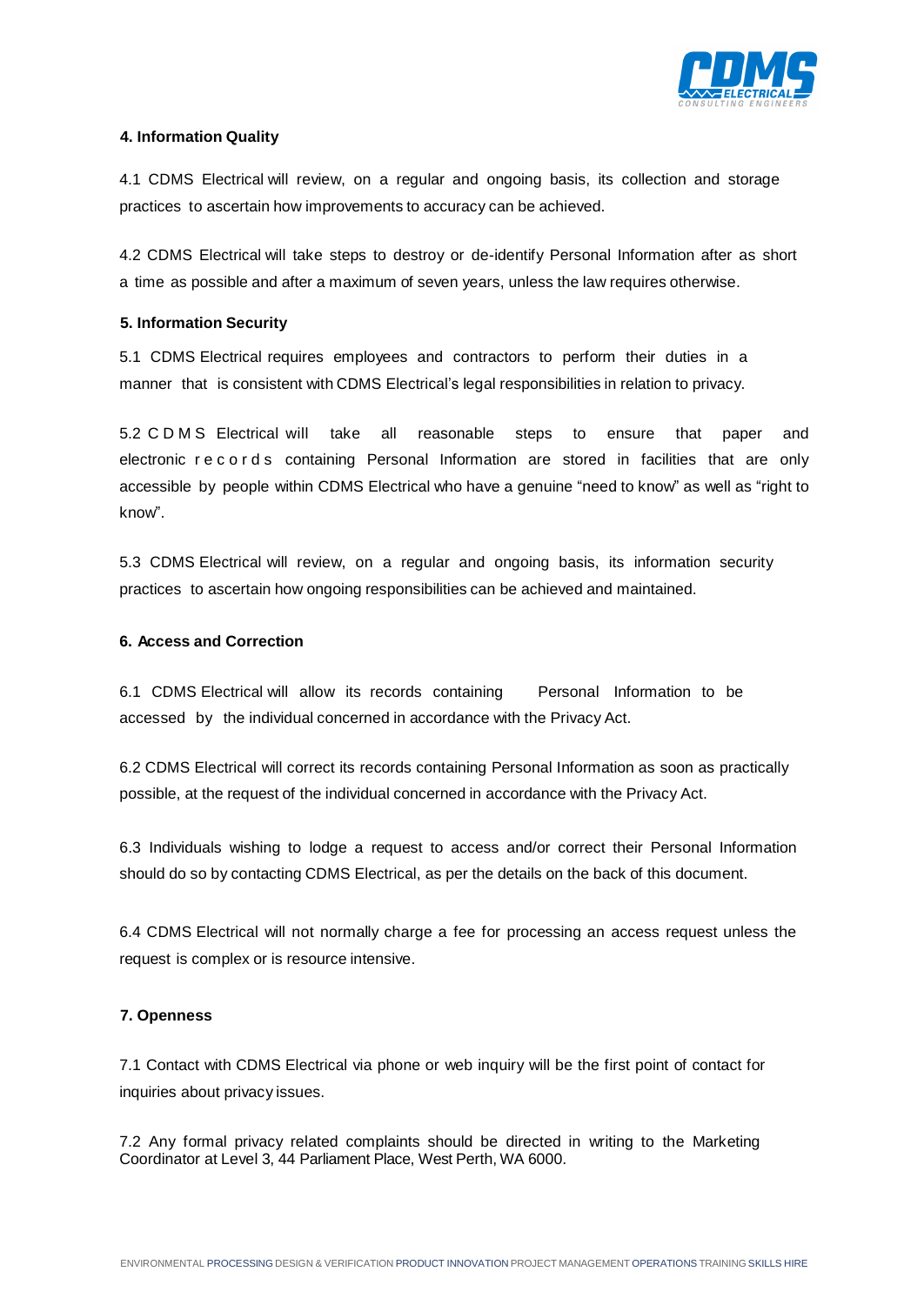

7.3 CDMS Electrical will endeavour to manage any privacy related complaint efficiently and in a timely manner.

7.4 CDMS Electrical websites will contain a prominently displayed privacy statement and will include a copy of this CDMS Electrical Privacy Policy.

#### **8. Anonymous Transactions**

8.1 CDMS Electrical will not make it mandatory for visitors to its web sites to provide Personal Information unless such Personal Information is required to answer an inquiry or provide a service. CDMS Electrical may however request visitors to provide Personal Information voluntarily to CDMS (for example, as part of a competition or questionnaire).

8.2 CDMS Electrical will allow its customers to transact with it anonymously wherever that is reasonable and practicable.

#### **9. Transferring personal information overseas**

9.1 CDMS Electrical generally does not send information overseas.

9.2 If Personal Information must be sent by CDMS Electrical overseas for sound business reasons, CDMS Electrical will require the overseas organisation receiving the information to provide a binding undertaking that it will handle that information in accordance with the National Privacy Principles, preferably as part of the services contract.

#### **10. Glossary**

*Collection Information* means the information outlined in 1.3 notified to individuals prior to, or as soon as practical after, the collection of their Personal Information.

*Direct Marketing* means the marketing of goods or services through means of communication including written, verbal or electronic means. The goods or services which are marketed may be those of CDMS Electrical or a Related Body Corporate or those of an independent third party organisation.

*Disclosure* generally means the release of information outside CDMS Electrical, including under a contract to carry out an "outsourced function".